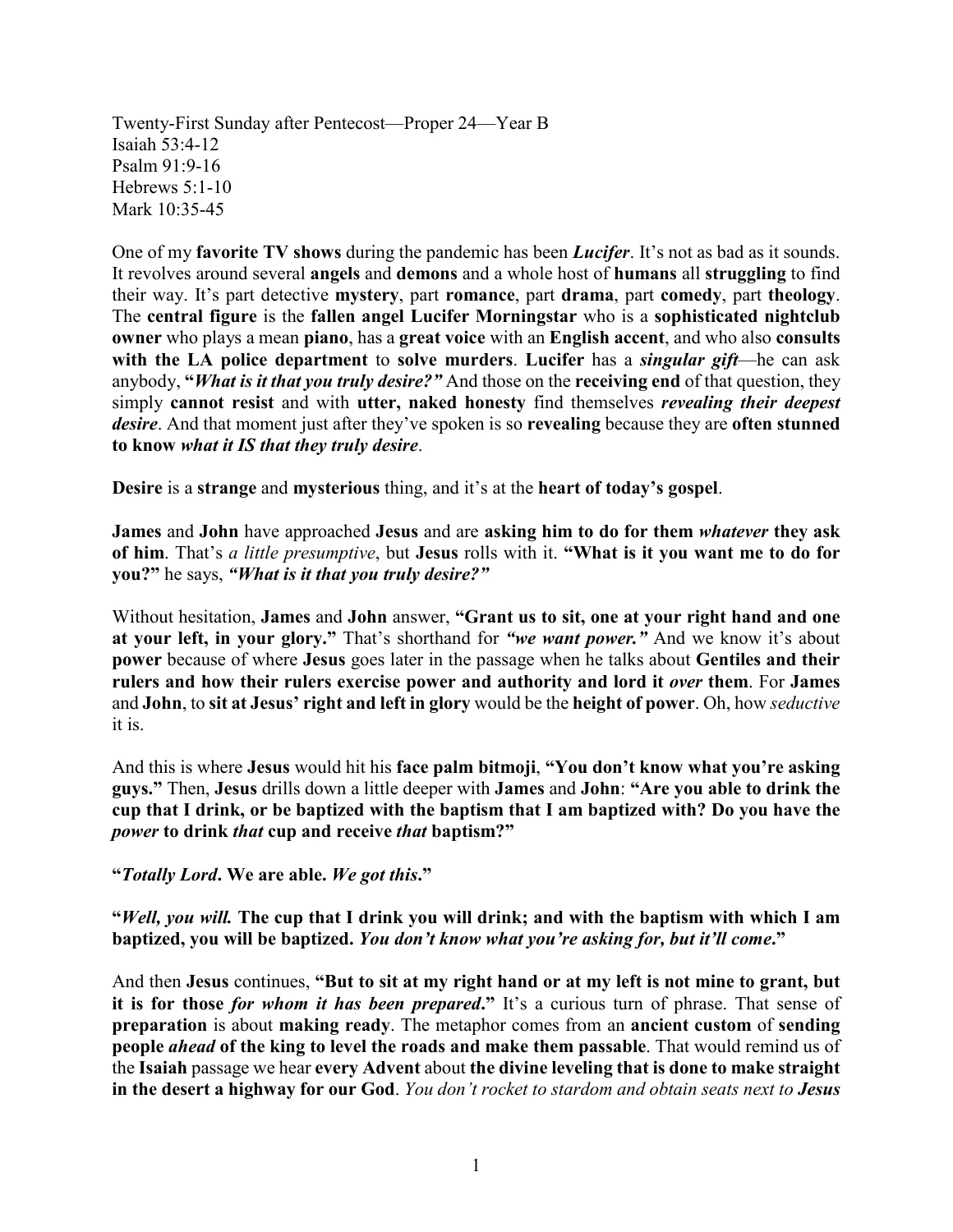*in glory.* **Not even Jesus can speed up the process**. **One** *arrives* **at those seats in glory only** *after* **a whole lot of leveling has been done.**

Now, **when the ten other disciples hear about this proposed power grab, they become angry with James and John, downright indignant**. Whether that's because *they were joining Jesus in a collective face palm*—I mean **Jesus** *had* **just told the twelve that the Son of Man was going to have to suffer and be killed, and after three days rise again**, so one can imagine **the ten** saying, *"Gosh, James and John, sort of an empathetic miss don't you think! Jesus tells us about his upcoming suffering, and you're jockeying for seats of power in glory?"*

OR, it is *also* **possible the ten** were *just plain jealous*. Maybe *they wanted those seats of power for themselves*. Maybe *they wanted twelve seats of power, instead of just two*. Maybe *they don't get it any more than James and John do*.

*At this point*, **Jesus** decides that **some remedial teaching about** *leadership* **is in order**: **"You know that among the Gentiles, their rulers lord it over them. But it is not so among you; but whoever wishes to become great among you must be your servant, and whoever wishes to be first among you must be slave of all. For the Son of Man came** *not to be served* **but** *to serve***, and to give his life a ransom for many,** *literally, to give his breath, his life, his soul to loosen the bonds that tie us up, to set us free***."** And what **Jesus** is **teaching** about **desire** and **power** and **leadership** *could not be more relevant to so many of our struggles today*.

In **Brené Brown's** more recent work, she focuses on **leadership**, and through decades of research, she has **come to understand** that *power* **is not** *inherently* **good or bad**, but **what** *makes power* dangerous is how it's used. She goes on to describe different ways power is exercised<sup>[1](#page-1-0)</sup>.

She says that **leaders** who work from a **position of** *power over*:

- 1. **Believe** that **power** *is* **finite** and **use fear** to **protect** and **hoard power**.
- 2. **Leverage fear** to **divide**, **destabilize**, and **devalue decency**—**decency** [is] actually framed as a sign of **weakness**…
- 3. **Give people experiencing fear** and **uncertainty** a **sense of false certitude** and **safety** based on **ideology** and **nostalgia** over facts.
	- *Being right is more important than getting it right.*
- 4. **Give people someone to blame** for their discomfort—preferably someone who looks/acts/sounds different than they do.
- 5. **Maintain power** over by demonstrating an **ever-increasing capacity for cruelty**, including shaming and bullying—especially toward vulnerable populations.
- 6. **Frame constructs** like **personal rights** and **freedom** to **polarize** and **being in service of others** is seen as **weak**.
- 7. **Incite hatred** and **violence** with **persistent dehumanizing** language and policies.

She says that **leaders** who work from a **position of** *power with/to/within*:

1. **Believe** that **power** *becomes* **infinite** and **expands** when **shared** with others.

<span id="page-1-0"></span> <sup>1</sup> Copyright © 2020 by Brené Brown, LLC | All rights reserved | brenebrown.com/daretolead.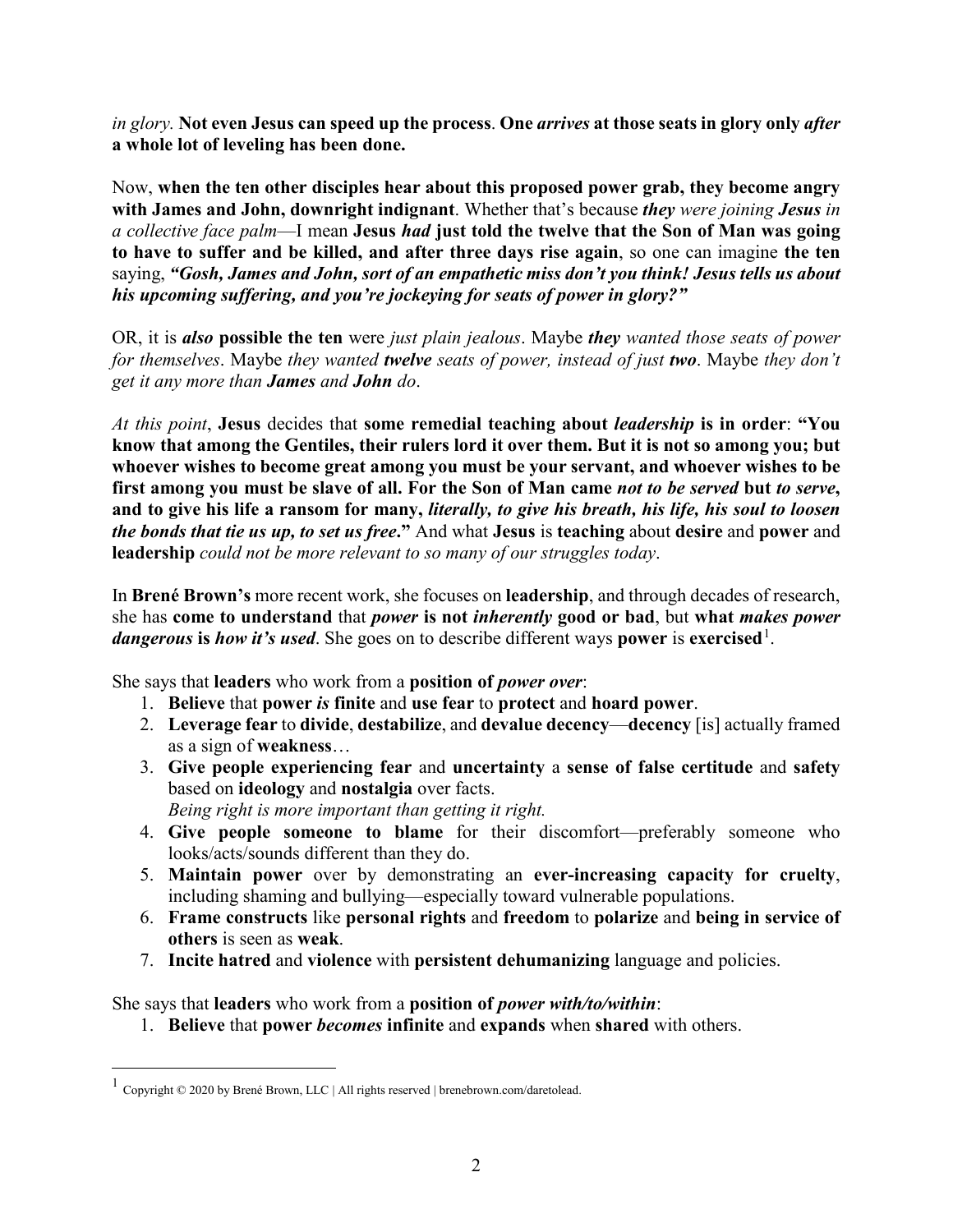- 2. **Leverage connection** and **empathy** to **unite** and **stabilize**. **Value decency** as a function of **self-respect** and **respect for others**.
- 3. **Offer people experiencing fear** and **uncertainty transparency** and **create learning cultures** based on critical thinking and evidence-based data from multiple perspectives. *Getting it right is more important than being right.*
- 4. **Normalize discomfort** and **move away from shame** and **blame** and **toward accountability** and meaningful change.
- 5. **Frame** *leadership* as a **responsibility** to be *in service of* **others** rather than *served by*  **others**.
- 6. **Frame rights** and **freedoms** as **privileges** that are connected to **responsibility** to the **larger community** or organizational culture.
- 7. **Center connection** and **humanity** with **empathy-driven agendas**, **policies** and **values**.

And let's be clear, don't go to the *binary* of *"conservative/liberal"* and *declare one good* and the *other bad*—**leaders** who exercise **"power over"** can be *found everywhere*, **as can** those who **exercise "power with/to/within."**

**Brown** gives us some **language** to **frame these issues** in terms that help us **make sense** of **leaders,**  and frankly, **the** *failure of leadership***, in our time**, *but Jesus distills it to its essence*—the **exercise of power** is *always in service of others*, **NOT** *that others may serve us*. For **Jesus**, **the exercise of power** is *always* **steeped** in **comfort with discomfort**, **connection**, **humanity**, **empathy qualities and capacities that we acquire through** *suffering*.

*I wish we could acquire these capacities in some other way, but it just doesn't work that way.* The **suffering servant of Isaiah** this morning makes this clear. **Jesus the great high priest of Hebrews who offers up prayers and supplications with loud cries and tears and who learns obedience through what he suffered** makes this clear. And it's really interesting, this whole **obedience** thing in **Hebrews**—the **root of the word "obedience"** means *"to listen, to hear."* **Hebrews** tells us that **the obedience that Jesus learns through his suffering makes him** *perfect*. In the Greek, **"makes him complete."** There is **something about suffering** that **expands our capacity to hear the depth of God's love, God's power, God's healing, God's presence**.

For **Jesus**, *hearing* **at this level enables** *him* to **become the source of eternal healing** and **wholeness**, **"salvation"** in the English, **for all who are able to** *allow suffering* **to increase** *their capacity to listen to and hear Jesus' presence* **in those hard places**. And **hearing and experiencing Jesus/God at this level makes us complete**. It is **this process** that **changes us**, that **transforms us**, that **moves us FROM those who seek** *power over* **TO those who understand that real power** is **with others** and **shared with others** and **arises from within** where it's **tempered in the crucible of suffering**.

So, **Jesus** *starts* **with desire**, but *ends* **with power**, and honestly, we're *not super comfortable talking about either desire or power*, but **these two are always intimately connected**.

*What is it that you truly desire?* It's a great question to sit with. And as you wrestle with that question, do an **inventory** on **your relationship with power**. **Do you seek it? Do you run from it? How do you exercise it? In service** *to* **others? That** *they may serve* **you? Is power for you**